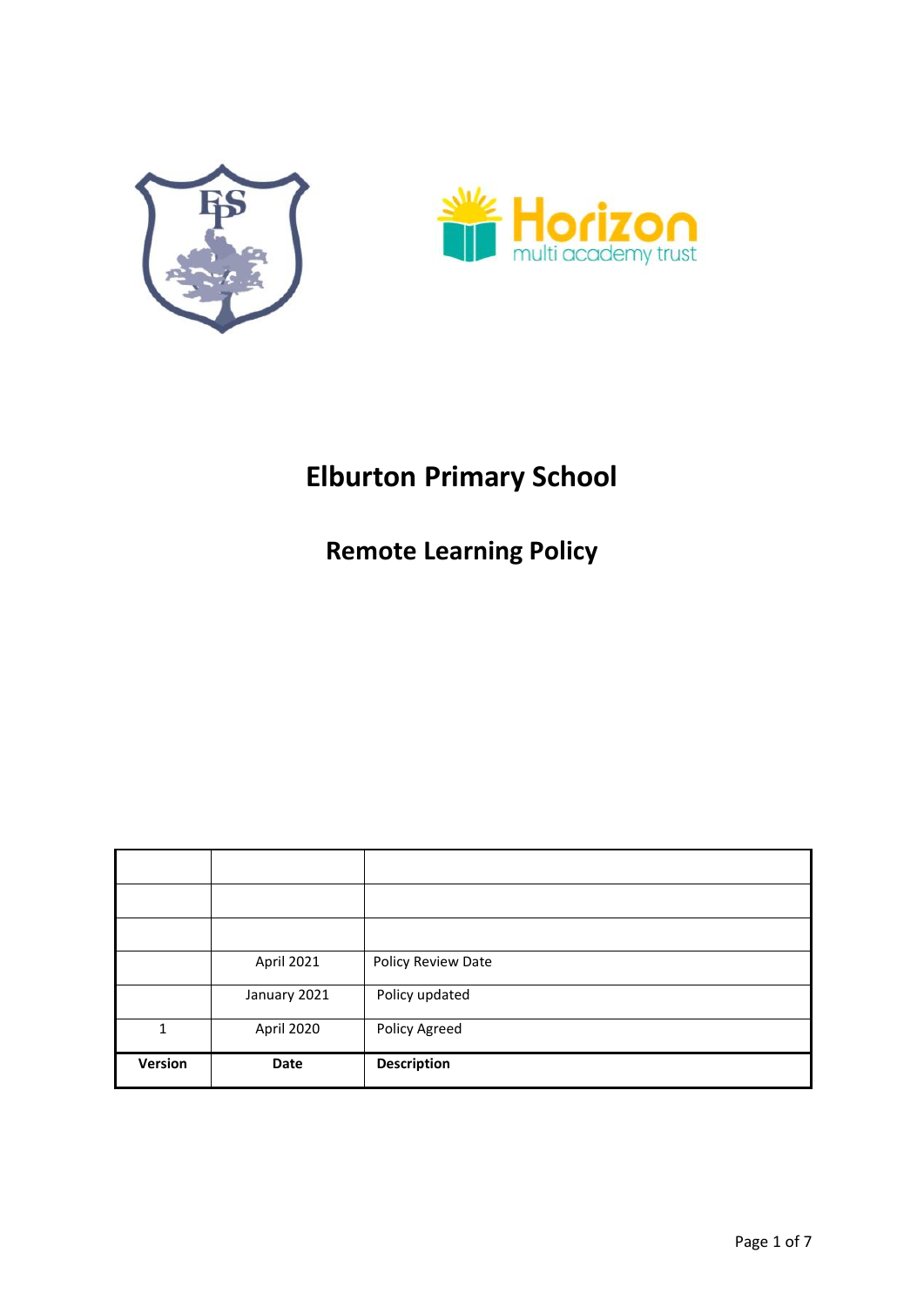## **Contingency Planning**

Government guidance confirms that effective remote education plans should be in place for individuals, groups or cohorts of pupils who cannot attend school at all due to coronavirus (COVID-19).

In the event of a local or national outbreak, the government, DFE, PHE health protection team or local authority may advise a school or number of schools to close temporarily to help control transmission. Schools will need a contingency plan for this eventuality. This may involve a return to remaining open only for vulnerable children and the children of critical/keyworkers workers, and providing remote education for all other pupils.

This plan sets out how Elburton Primary School will support remote learning for any children who are affected through a period of partial of full school closure.

## **Rationale – what is remote learning?**

Remote learning is the means by which children can learn to take responsibility for, and gain independence in, their own learning at home. It gives children the opportunity to broaden or consolidate learning covered in class. It also gives the children of Elburton Primary School the opportunity to continue to learn essential skills and knowledge. During the COVID-19 pandemic the vast majority of children will need to access remote learning, as they are not able to go to school, and the school needs to set learning that is accessible to all of its learners. Parents and carers at home are key in supporting children to access this learning, in addition with guidance from the school teaching team.

## **Our Remote Education Strategy**

During this academic year, we recognise that there may be times when schools will need to operate beyond their normal working boundaries. We are committed to providing our children with the breadth of curriculum and learning opportunities whether they are present in school, or having to learn from a home environment. Using an online learning platform will allow us to continue to deliver our planned curriculum wherever possible, during any period of closure to children. It will enable our staff and children to communicate with each other on a daily basis, provide challenge and work that would have been given in class and give feedback to children about their progress and learning. Our strategy is designed to not overwhelm children or parents and provide a meaningful way for families to continue to engage with their children's education. In all communications, we will prioritise the wellbeing of our children. Where a class, group or small number of pupils need to self-isolate, or there is a local/national lockdown requiring pupils to remain at home, Elburton Primary School will have the capacity to offer immediate remote education. Our preferred platform for online delivery is the VLE and Tapestry.

#### **Flexibility of learning**

We realise that the circumstances that cause our school to adopt to these changes, will affect families in a number of ways. In our planning and expectations, we are aware of the need for flexibility from all sides:

- Parents may be trying to work from home so access to technology as a family may be limited
- Parents may have two or more children trying to access technology and need to prioritise the needs of young people studying towards GSCE/A Levels
- Teachers may be trying to manage their home situation and the learning of their own children
- Systems may not function as they should
- Technology may be harder to use for some so alternatives may be needed.

An understanding of, and willingness to adapt to these difficulties on all sides is essential for success.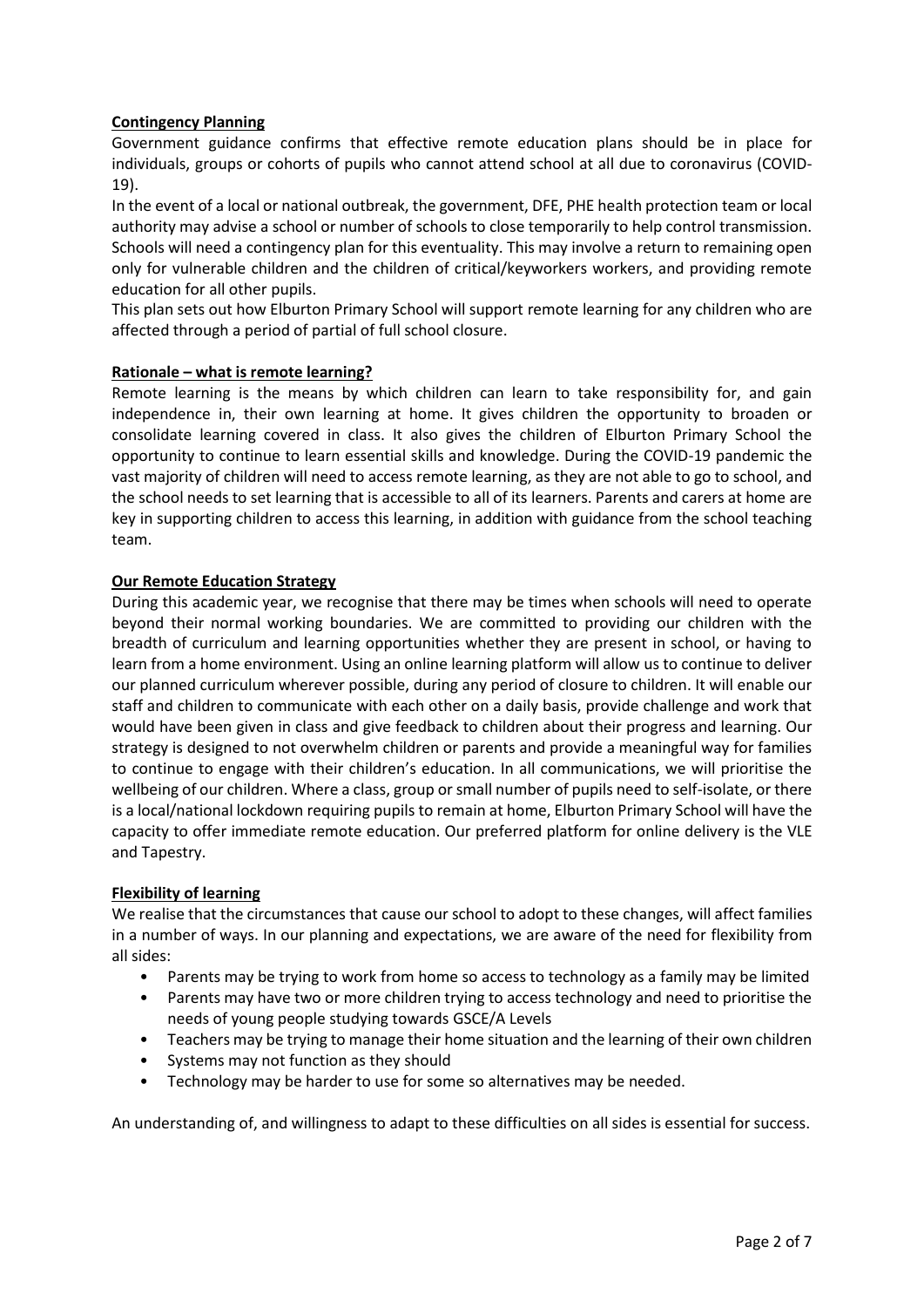## **As a school we aim to:**

- Maintain daily contact with pupils through pre-recorded video introductions and live Microsoft Teams sessions.
- Continue the curriculum sequence of learning linked to the school's curriculum expectations, wherever possible. Teachers will ensure this is progressive, based on what had been taught already in the school year together with the future needs of the cohort.
- Enable children access to high-quality online and offline resources and teaching videos
- Use consistent resources across the school and year groups, in order to allow interaction, assessment and feedback
- Work with families to deliver a broad and ambitious curriculum for all pupils including those with SEND

#### **Guiding Principles**

Remote learning should be a meaningful time for a child that contributes positively to their learning.

## **When teaching remotely Elburton Primary will follow these guiding principles:**

- Children should have access to the resources to complete their home learning.
- Where appropriate, home learning should be differentiated.
- All children should have equal opportunities and equal access to resources required to complete the homework. Where children do not have access to online learning/devices the teacher will ensure there are hard copies sent home for the child to complete. Where possible, devices will be loaned to families that do not have the technology to access their remote learning.
- Teachers should work with and support parents/carers in enabling children to complete their remote learning well. Teachers should keep parents/carers informed if there are any concerns about the standard of remote learning activities or the lack of completion.
- Teachers will use the VLE platform and Tapestry to set activities that are meaningful and ambitious each day in a number of different subjects, following where possible a normal curriculum timetable.
- Teach a planned and well-sequenced curriculum so that knowledge and skills are built incrementally, with a good level of clarity about what is intended to be taught and practised in each subject.
- Teachers will provide a minimum of 1 pre-recorded lesson per day in English and continue to follow the White Rose maths sequence adding pre-recorded lessons where appropriate. These will be accessed by families via links posted on the VLE or Tapestry
- Set clear expectations on how regularly teachers will check work and respond to completed online tasks during school working hours.
- Gauge how well pupils are progressing through the curriculum, using questions and other suitable tasks.
- Enable teachers to adjust the pace or difficulty of what is being taught in response to questions or assessments, including, where necessary, revising material or simplifying explanations to ensure pupils' understanding.

#### **To ensure this, parents/carers will follow these guiding principles:**

- Parents/carers will support their children in accessing and completing the remote learning on a daily basis.
- If children or the parents/carers are finding the remote learning difficult to complete for differing reasons, they will communicate this with the class teacher, who will be able to support.
- Use the VLE and Tapestry platform to access daily remote learning tasks and activities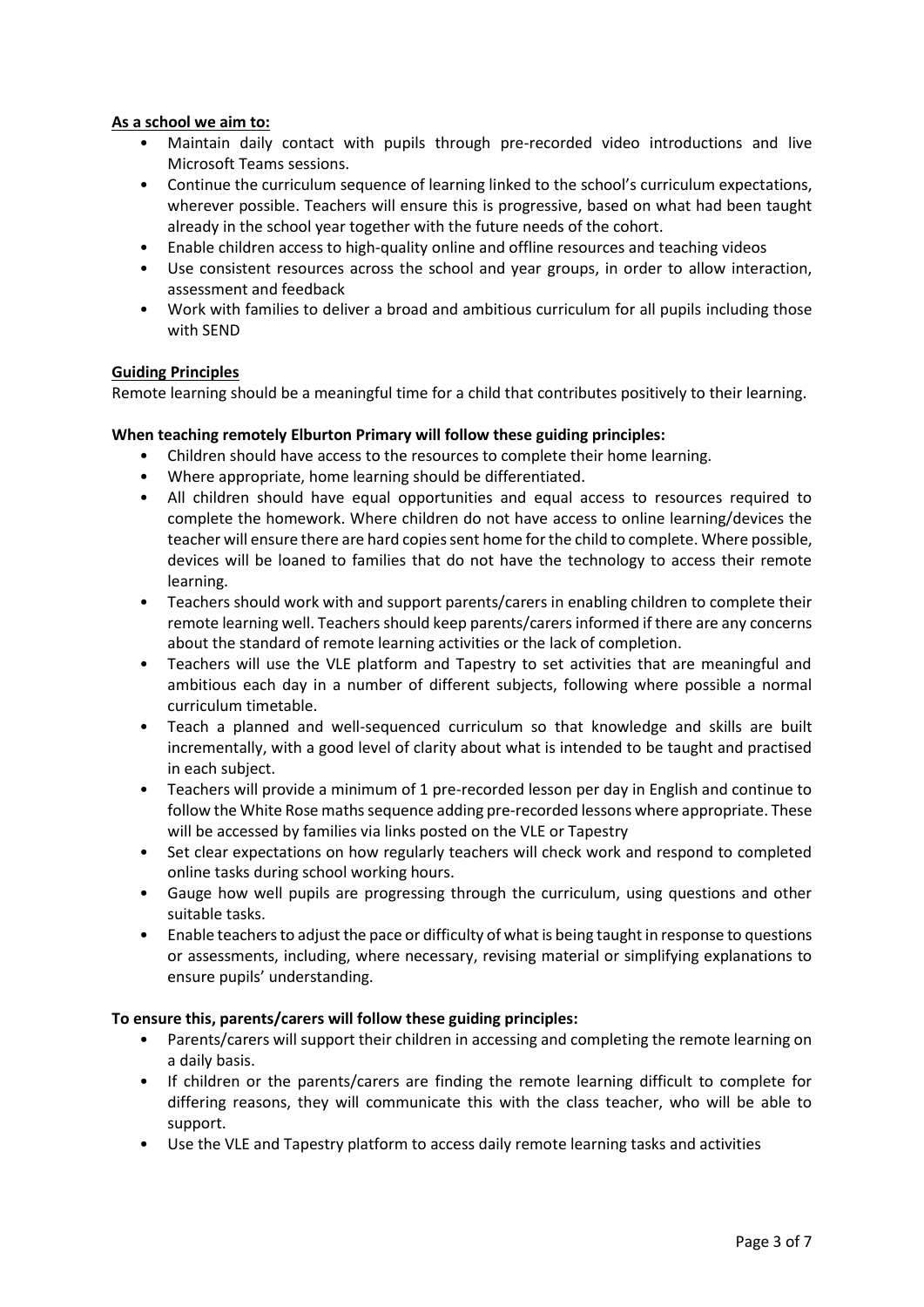- Share learning, progress and communicate any misconceptions through their child's VLE or Tapestry account.
- Ensure their child watches any teaching videos linked to their learning tasks.
- Inform the school if they have difficulties accessing remote learning or where this places significant demands on parents' help or support.
- Behave sensibly using the online platforms using the same level of appropriate conduct as they would in school.

## **Tapestry and Virtual Learning Environment (VLE)**

Children and parents in Foundation/Year 1 will have secure access to Tapestry for their remote learning. Learning for Foundation/Year 1 will be shared using Tapestry by teachers and parents. Parents of children in these year groups will be able to respond to the teachers and can share their children's work securely.

Children from Y2-Y6 will have access to their own VLE using the eSchools platform. This is a secure platform which children have individual usernames and passwords for.

Learning will be set by class teachers using this platform daily. Teachers and children will communicate through this secure system regarding work, this is to include; supporting children, offering challenge, answering questions and giving feedback.

All year groups will host at least one daily live Microsoft Teams meeting, the Daily Connection, introducing the learning for the day and address any common misconceptions from the previous days learning, as well as bringing the year group together as a community.

#### **Full or Partial School Closure Provision – what to expect**

During periods of full school closure or partial school closure which affects a whole year group, Elburton Primary will strive to maintain a normal curriculum for our children via remote teaching, where possible. Below is an overview of the online teaching resources we will use to support the delivery of teaching:

- All home learning materials will be shared via the VLE or Tapestry platform. All families have been provided with clear instruction on how to register an account for their child/children on the system.
- Teaching staff will host a Daily Connection, live Microsoft Teams introducing the home learning activities for the day and bringing together the year group as a community.
- Teachers will be available for a point of contact for parents and carers between the normal school working hours (8.45am – 3.15pm). This will be through VLE or Tapestry. Staff will be able to provide support for children and parents about how to access and complete tasks and respond to any work submitted for review.
- Children will be encouraged to submit work via their VLE class page as a message and attachment. We will not be using the class Blog.
- There will be an expectation that all submitted work is acknowledged by the class teacher.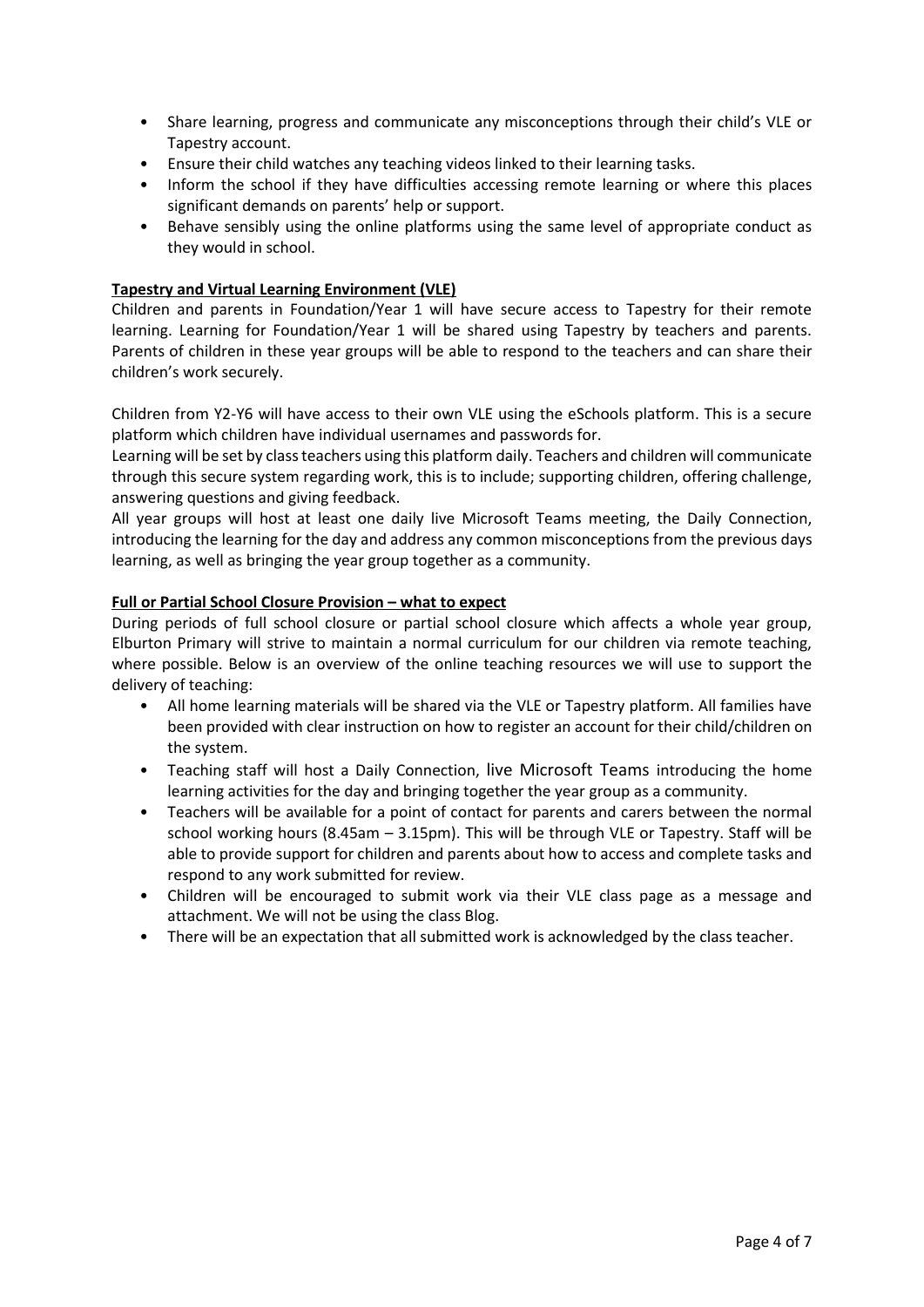#### **Daily Learning expectations:**

| <b>EYFS</b>     | 3 hours | <b>LIVE Daily Connection</b>                        |
|-----------------|---------|-----------------------------------------------------|
|                 |         | Daily tasks - reading, numbots, story time          |
|                 |         | Maths - White Rose session                          |
|                 |         | RWInc                                               |
|                 |         | Foundation subject                                  |
|                 |         | <b>Continuous Provision activities</b>              |
| KS1             | 3 hours | LIVE Daily connection                               |
|                 |         | Daily Tasks - Reading, Numbot, Spelling Shed, RWInc |
|                 |         | Maths - White Rose session                          |
|                 |         | English - Teaching Unit                             |
|                 |         | Foundation subject                                  |
| KS <sub>2</sub> | 4 Hours | LIVE Daily connection                               |
|                 |         | Daily Tasks - Reading, TTRS, Spelling Shed          |
|                 |         | Maths - White Rose session                          |
|                 |         | English - Teaching Unit                             |
|                 |         | Foundation subject                                  |

Children in Foundation and Y1 can access **Numbots, Tapestry, Oxford Reading Owl** using their own individual logins.

Children in Y2 and above can access **Times table Rock Stars**, **Spelling Shed, Accelerated Reader, MYON, SPAG.COM (Y6 only)** using their own individual logins.

| <b>Subject</b>    | <b>Teaching</b>        | <b>Whole school/large group self-isolating</b>                                                           |
|-------------------|------------------------|----------------------------------------------------------------------------------------------------------|
|                   | <b>Resource</b>        |                                                                                                          |
| <b>English</b>    | English                | Daily pre-recorded/live sessions shared via the VLE or Tapestry                                          |
|                   | Curriculum             |                                                                                                          |
|                   | Read Write Inc         | Access to daily online RWInc materials via the RWInc Portal. Links<br>will be provided by class teachers |
| <b>Reading</b>    | Oxford Owl             | Links shared by class teachers and parents use existing log ins                                          |
|                   | Accelerated            | Access to AR digital library and ability to undertake AR quizzes at                                      |
|                   | Reader<br>Myon         | home. Log in provided to access digital library through Myon.                                            |
|                   | Comprehension          | Work shared via the VLE by class teachers linking to English units                                       |
| <b>Spelling</b>   | <b>Spelling Shed</b>   | Weekly spellings posted on spelling shed. Children to access with                                        |
|                   |                        | existing log ins.                                                                                        |
|                   | <b>Read Write Inc.</b> | Class teacher to identify children and signpost spelling activities.                                     |
|                   | Spelling               |                                                                                                          |
|                   | Programme              |                                                                                                          |
| <b>Maths</b>      | <b>White Rose</b>      | Daily video and related worksheets shared via VLE/Tapestry                                               |
|                   | <b>Timetable Rock</b>  | Teachers will set and monitor engagement and children use                                                |
|                   | <b>Stars</b>           | existing log ins                                                                                         |
| <b>Science</b>    | <b>National Oak</b>    | Lesson materials sourced from National oak Academy and shared                                            |
|                   | Academy                | via the VLE or Tapestry.                                                                                 |
| <b>RE</b>         | Plymouth               | Lesson materials sourced from National oak Academy and shared                                            |
|                   | <b>Agreed Syllabus</b> | via the VLE or Tapestry.                                                                                 |
| <b>Foundation</b> |                        | Lesson materials sourced from National oak Academy and shared                                            |
| <b>Subjects</b>   |                        | via the VLE or Tapestry.                                                                                 |
| <b>PE</b>         | <b>Real PE</b>         | Class teachers to share lesson objects and resourses via the<br><b>VLE/Tapestry</b>                      |

# **Teaching resources used to support home learning**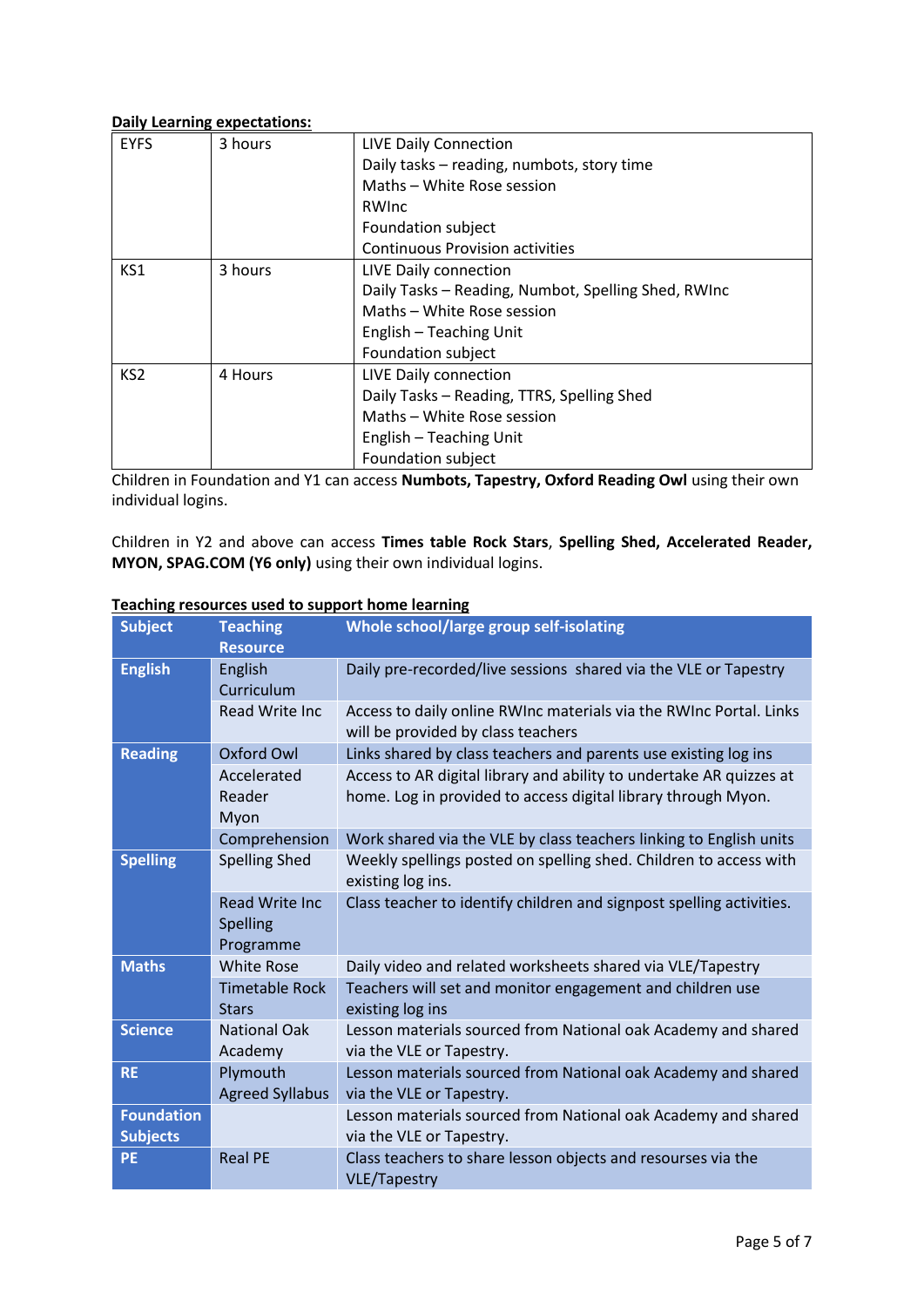# **Provision for children who are having to self-isolating awaiting results of a Covid test for themselves or a member of their household (Not during a period of National closure.)**

Due to the current demand on the testing service, we recognise that there are going to periods of time when children may have to self-isolate and stay away from school due to waiting for a test or test outcome. In this circumstance, class teachers will provide resources to support home learning linked to the best of our ability to curriculum coverage that they are missing in school. These learning materials will need to link to planned teaching content in the classroom where possible. It will be provided electronically by the class teacher via the VLE or Tapestry to the parent/carer they will have the option to request these in paper format, but will need to make arrangements for the pack to be collected from the school by someone not in the household self-isolating. Should parents/carers take the decision to withdraw their children from school for any other reason whilst the school remains officially open, teachers will not have the capacity to provide home learning support. Instead, children will be encouraged to use pre-existing websites that school subscribes to (Spelling Shed, TTRS, myOn.)

#### **Equal Opportunities and Special Educational Needs**

Where children do not have access to an online electronic device the school will identify these children across the school. From this they will then provide a hard copy of the remote learning which will be collected from the school office enabling them to have the same opportunities. Where possible, devices will be loaned to families that do not have the technology to access their remote learning.

For those children with specific learning needs the learning will be modified to meet these needs as well as the media used for them to access it. At all times the school will check this against targets on Individual Education Plans and/or Education Health Care Plans.

Where children do not have access to an electronic device a member of the teaching team will make a weekly call to the family, speaking with parent and child during this call. The purpose of this is to find out about the learning that has taken place, any issues and offer support for future learning. These conversations will be logged on the school CPOMS system.

#### **Monitoring**

The school will monitor that all children are accessing the learning, by checking log-ins to the VLE, various websites and also dialogue between teacher and pupils. Where children are not accessing the learning, members of staff will make direct contact with the families to ascertain the reasons for noncompletion. These conversations will be logged on the school CPOMS system. If this is something that the school can support with it will. There could be various reasons for this but the school will support the family as much as possible while also being clear that this is an expectation for the child(ren). Initial contact will be made by the class teacher, where this does not have a positive outcome the leadership team will then make contact. If there are vulnerable children/ disadvantaged children not accessing learning following the various interventions the family will be positively encouraged for the child to attend the 'Educare' provision. This information would also be passed onto the School's designated Educational Welfare Officer. It is vital that all the children at Elburton are accessing learning throughout this period of time.

The senior leadership team will check that there is a consistent approach to the delivery of the remote learning policy. Within this monitoring, the team will be ensuring that there is complete curriculum coverage throughout the time for remote learning due to school closure.

As there are so many variables within this, linked to the period of time for remote learning, when the children will reconvene at school, the difference between how much remote learning has been completed by individuals there will be a period of assessment once they return to school.

The leadership team, in partnership with guidance from the DfE, local authority and Horizon Learning Board will consider a thorough school wide approach to children starting back at school – addressing a baseline for the children that clearly identifies gaps in learning, enabling the team to plan learning